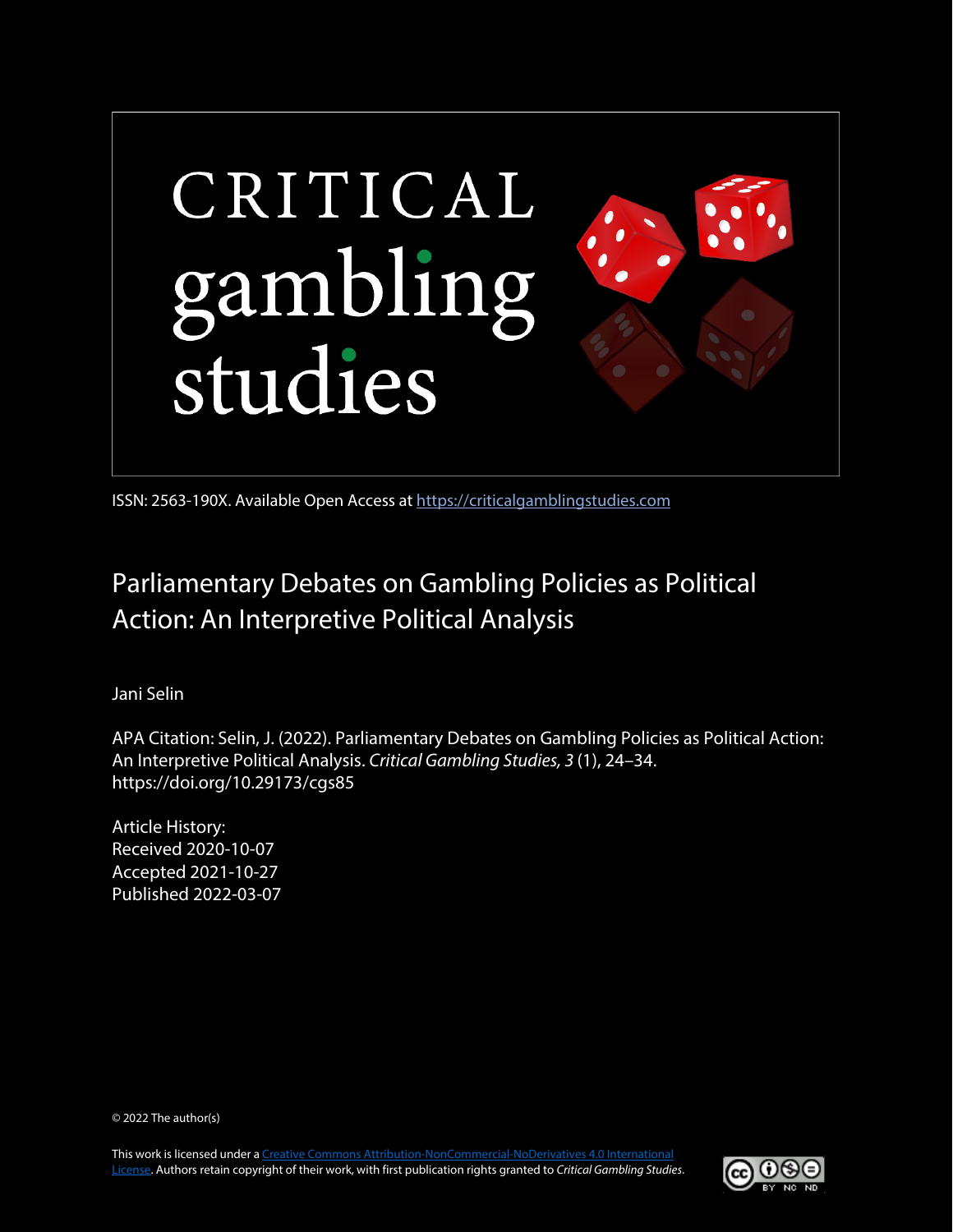

## **Parliamentary Debates on Gambling Policies as Political Action: An Interpretive Political Analysis**

Jani Selin<sup>a[1](#page-1-0)</sup>

<sup>a</sup> *Finnish Institute for Health and Welfare*

**Abstract:** The aims of this paper are twofold: first, to demonstrate the importance and relevance of interpretive political analysis to gambling research and second, to analyze from the aforementioned perspective why politicians in Finland talk about gambling harm and gambling revenue the way they do. The speeches of the representatives in the Parliament of Finland during debates on gambling policy are analysed as political action. The analysis has three levels. The first focuses on the themes of the speeches. The results show that there are four distinct thematic dimensions in the speeches: gambling harm, revenue, regulatory system, and regulation. The second level of analysis establishes the contexts where certain themes typically occur. Typically, revenue is discussed in the context of the economic aspect of gambling while gambling harm is discussed in the context of the justification of the regulatory system. The third level of analysis explains why the themes occur in the contexts they do. The representatives´ acceptance of the self-evidence of the regulatory system forecloses any possibility of getting support for major changes to the system. This explains why the official policy aims of reducing and preventing gambling harm have not been realized. It is concluded that the approach introduced can help to understand the political aspects of gambling.

*Keywords:* Politics, gambling policy, qualitative research, discourse

Article History: Received October 7, 2020; Accepted October 27, 2021; Published March 7, 2022 Available Open Access from<https://doi.org/10.29173/cgs85>

#### **Introduction**

The aims of this paper are twofold. The first aim is to demonstrate the importance and relevance of interpretive political analysis to gambling research. By interpretive political analysis we mean research that is focused on the political aspects of human action and language use and which analyses language by using qualitative research methods (e.g., Fischer, 2003). The second aim is to analyze from the aforementioned perspective why politicians talk about two key dimensions of gambling policy — gambling harm and gambling revenue — the way they do.

Policy and politics are topics that have not received as much attention in gambling studies as psychologically oriented research that focuses on individuals (Cassidy et al., 2013; Nordmyr & Forsman, 2018). Both the pronounced focus on individuals and the supremacy of problem gambling surveys in gambling studies have been criticized by many commentators. The basic arguments of this line of criticism have been the following. First, in studies that focus on individuals, the negative consequences of gambling have been explained as emanating from "individual dispositions that lead to problems, be they cognitive biases or otherwise, rather than the social circumstances which allow such dispositions to be expressed" (Livingstone et al., 2018, p. 62). Young (2013) argues that some results and approaches of gambling research have been used politically in order to legitimize and strengthen the conception that gambling problems only affect a pathological minority. Second, it has been argued that the focus on (pathological) individuals is at least partially due to the ability of the major beneficiaries of gambling, the gambling industry and governments, to influence the research agenda of gambling research (Cassidy et al., 2013; Livingstone et al., 2018; Young, 2013).

While some of the critical research has emphasized the importance of politics, politics has too often remained unthematized in gambling research. Politics is often represented as alien to gambling research, as something dangerous or a disturbing element in research (Delfabbro & King, 2017; Shaffer et al., 2020; Young, 2013). Sometimes this has reached a degree

<span id="page-1-0"></span><sup>&</sup>lt;sup>1</sup> Corresponding author. Email: jani.selin@thl.fi

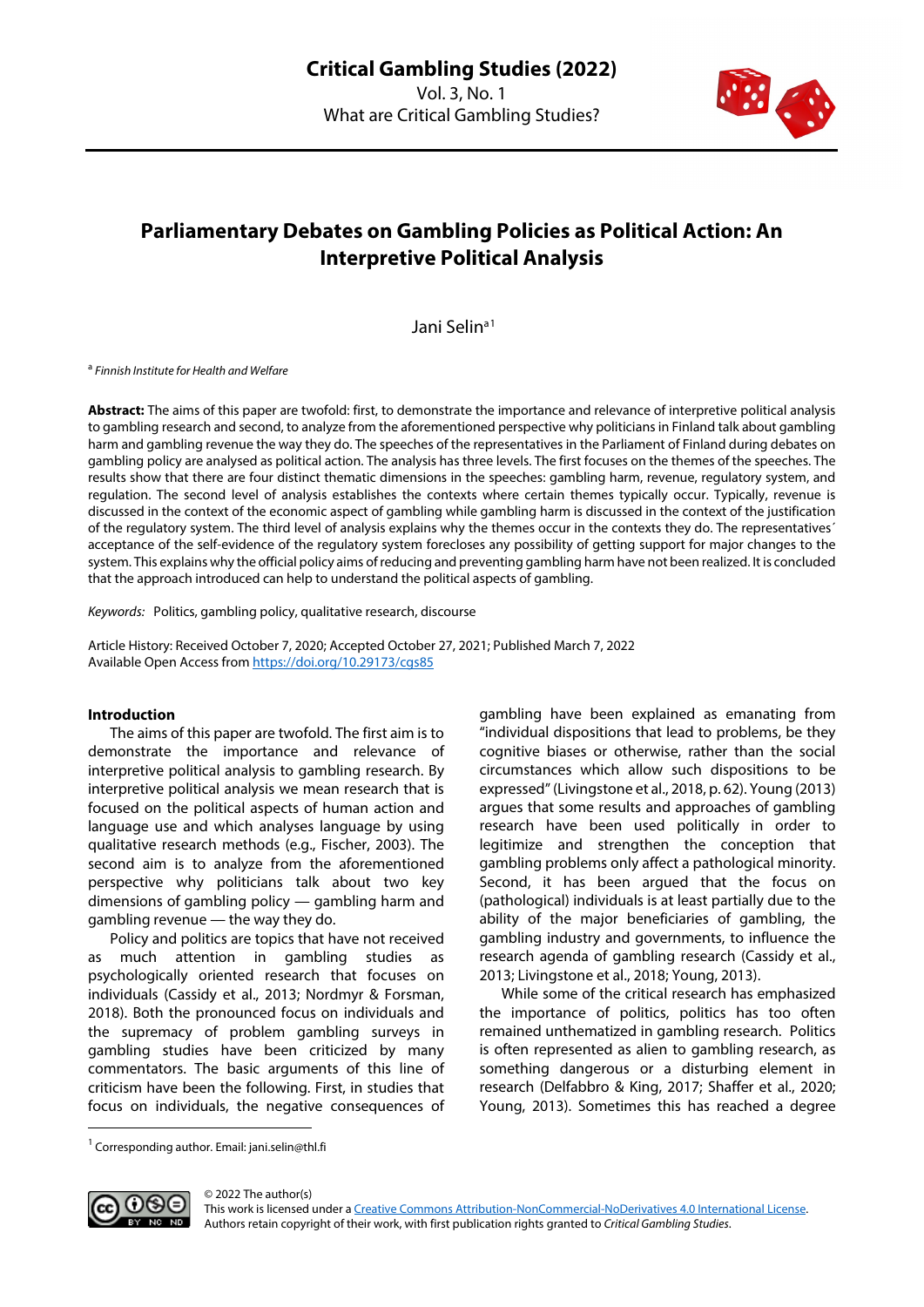where even analyses of the political aspects of gambling-related practices are deemed political in themselves (Delfabbro & King, 2017, 7). It is thus obvious that politics is an important aspect of gambling research, provision of gambling, gambling regulation and consumption of gambling products (Cassidy, 2020; Matilainen, 2017). Insofar as gambling in contemporary societies is part of our everyday lives (Nicoll, 2019) there is multiplicity of gambling-related practices that can be analyzed from the perspective of politics.

Recent papers on the election campaign contributions made by the gambling industry show how the gambling industry can influence key political actors (Johnson & Livingstone, 2020; Kypri et al., 2019). Ferraiolo (2013; 2016) has studied, from the point of view of morality policy, how politicians have framed gambling in parliamentary debates in the US. Cassidy (2020) and Nicoll (2019) also offer analyses with a focus on the social, cultural, economic and political contexts of gambling, governments and the gambling industry. However, the need for political analysis that employs contemporary political theory has rarely been mentioned or adopted (e.g., Selin, 2016). It is our contention that analyses with a focus on the political aspects of social and discursive practices can enrich and elaborate the above described findings proposed by the critical commentators of gambling in contemporary societies. The next logical and necessary step in the field of gambling research is to actually analyze gamblingrelated practices and discourses from the perspective of politics in order to explicate how and why the political aspect in these practices matters.

There is arguably a major tension between profit seeking and harm prevention in the field of gambling (Sulkunen et al., 2019). Finland is an example of a country where this tension is deeply rooted in the regulatory system, because gambling revenue has traditionally been a major source of income for thousands of organizations in Finland (Selin et al., 2019). Finland and Norway are two remaining European countries with the previously more common regulatory framework based on a state monopoly on all forms of gambling (Selin et al., 2019). Other European countries, including Sweden who previously also had a regulatory framework quite similar to those in Finland and Norway, typically have regulatory frameworks where licenses are issued for some forms of gambling while other forms of gambling (e.g., national lotteries) are operated by monopolies (Egerer et al., 2018). Following the European Union (EU) law, Finland justifies the regulatory framework, an exception to the general rule of free trade in the EU, by the prevention and reduction of gambling harm (Selin, 2019). However, paradoxically since accession of Finland to the EU in 1995, gambling revenue has become a more and more important source of funding for thousands of civil society organizations as well as the state itself (Selin et al., 2019). The obvious tension between revenue as a secondary aim of gambling policy and harm prevention

as the primary aim of gambling policy makes Finland an excellent case for anyone interested in politics related to gambling.

#### **Methods and Data: Reading the Debates on Gambling Policy Politically** *Politics as Activity*

Politics is commonly understood in terms of spatial metaphors, as a specific sphere or domain of action (Wiesner et al., 2017). Conceptualizing politics as activity is an alternative to the spatial conceptualization. According to Latour (2003, p. 144) the use of the term "politics" cannot be limited "to the statements of men and women called politicians, as if there were a particular sphere or domain distinct from economics, society, law, etc". Important to this second approach is to consider politics as a potential aspect of all human action (Wiesner et al., 2017). From this point of view, one could analyze politically, for example, the debates between the proponents of responsible gambling and the advocates of public health (Shaffer et al., 2020; van Schalkwyk et al., 2019). Crucial to this kind of analysis would be bracketing the truth values of the propositions used in the debate because political discourse "differs from all the other regimes in its judgement of truth" (Latour, 2003, p. 147). If one is interested in analyzing the debate between researchers politically instead of applying scientific standards of truth, one should pay attention to the changes or new opportunities for change or action that the parties of the debate are striving for. The "truth" of political discourse could thus be determined by the success of its proponents in achieving their goals.

Moreover, the approach to politics adopted here follows the characterization provided by Wiesner and colleagues (2017): "as an activity politics is contingent and controversial" (p. 7). This is to say that in politics there is always a possibility of acting otherwise and the outcome of a confrontation between adversaries is open (see Foucault, 1983). This however does not mean that anything is possible because the specific context often precludes the realization of many possibilities even if the possibility to act differently exists (Wiesner et al., 2017).

The final piece of political theory adopted here concerns the way two performatives, politicking and politicization, are articulated. Palonen (2003) proposes politicking and politicization as additions to the traditional English vocabulary on politics that consists of a division into three nouns: policy, polity, and politics. Palonen (2003) offers quite an abstract definition of politicization, politicking, polity and policy: "Policy refers to the regulating aspect of politics, politicking alludes to a performative aspect, polity implies a metaphorical space with specific possibilities and limits, while politicization marks an opening of something as political, as 'playable'" (p. 175). In what follows, this is explicated in terms more familiar to gambling research.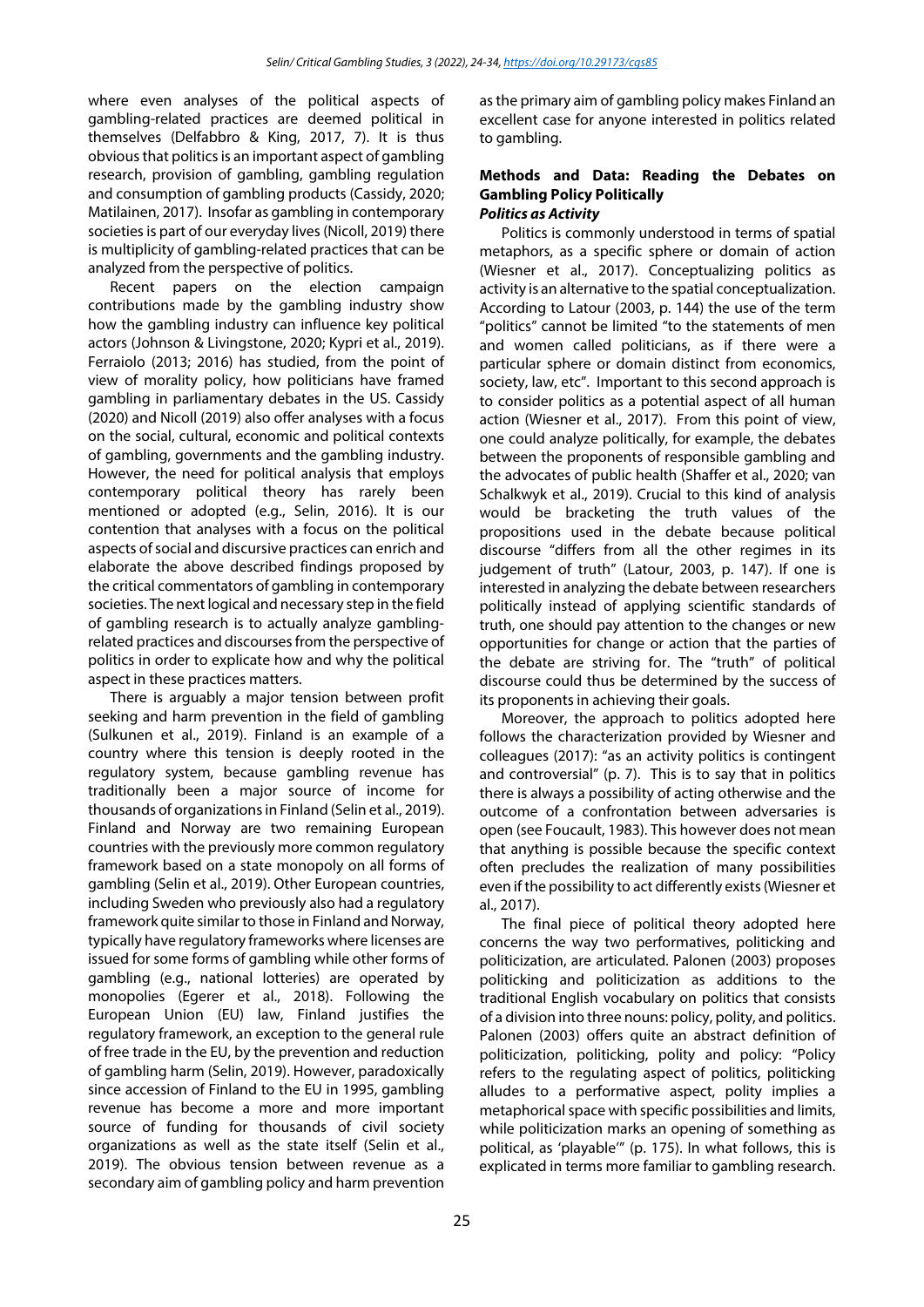A policy is the future orientated dimension of politics and it contains norms or rules that guide political action (Wiesner et al., 2017). In the field of gambling, responsible gambling is one well-known yet controversial example of policy and it is arguable that responsible gambling policies are clearly intended to guide political action and offer standards or norms to evaluate possible activities or interventions. A polity is itself a result of previous political action and it marks the limits of regulated political activity (Palonen, 2003, p. 179; Wiesner et al., 2017, p. 10). Parliament is perhaps the best-known example of a polity. Politicization is an invention, a successful disclosure of the contingency of something that has previously been considered as inevitable or natural (Palonen, 2003, p. 179). In the context of parliament, politicization can mean the successful introduction of new issues into the political agenda. For example, one could introduce the "impossible" policy of regulating online gambling through an international treaty (Sulkunen et al., 2019) or demanding a personal license from all gamblers (Nikkinen, 2019). Politicking refers to the way politics is performed in practice (Wiesner et al., 2017, p. 10). Insofar as politicization is concerned with disclosing the contingency of something, politicking is more about gaining advantage over the existing stakes of the political game (Palonen, 2003). Consequently, calls for personal gambling licenses or an international gambling treaty in parliament could in the right context also be considered politicking with an aim of gaining something important in a totally different policy field.

#### *Logics of Critical Explanation*

One of the key theoretical and methodological starting points of this paper is the logics of critical explanation by Glynos and Howarth (2007) whose approach is based on discourse theory, and they describe it as postpositivist or poststructural. From the perspective of the present study, the most important aspect of their work is the idea of radical contingency; that is, the ontological basis for Glynos and Howarth. Radical contingency means that social structures and social practices are not considered as ahistorical and as existing independent of the contexts in which they are enacted. Moreover, social structures and practices are characterized by incompleteness or lack, and they are thus always susceptible to change.

According to Glynos and Howarth (2007) there are four dimensions of social reality that are all connected to the radical contingency of social structures and practices. The first is the social dimension which is characterized by the ongoing functioning of social practices. This flow of events is often not graspable for the subjects and it is experienced as natural or

inevitable by them. The second dimension is the political, which refers to situations where the ongoing functioning of social practices is disturbed, the radical contingency is disclosed, and the practices become potentially available for thought to be problematized. The third dimension is the ideological, and it covers the ways subjects are complicit in maintaining the ongoing flow of social practices or even concealing the contingency of social practices and structures. The final dimension is the ethical. It alludes to the ways subjects endorse the radical contingency of social practices and as a consequence, possibilities for change can emerge. In this paper the political dimension is foregrounded, and it refers to the ways the existing ways of speaking and acting politically are either challenged or the attempts to challenge the existing practices are suppressed.

#### **Parliament Debates as Data**

The analyzed data consists of minutes of the Parliament of Finland regarding five Lotteries Act (1047/2001) amendment bills between 2008 and 2019. The first two bills HE 96/2008 and HE 212/2008 were both introduced in 2008 and they were debated in tandem after the preliminary debate.<sup>[2](#page-3-0)</sup> Table 1 presents the main proposals of all the five bills. Atlas.ti software version 7.1.8. (Berlin, Germany) was used in the analysis.

The gambling policy debates are approached as discursive practices. The first aspect in the analysis of discursive practices is to determine what the practice is (Glynos & Howarth, 2007; Wiesner et al., 2017). In practice this meant coding the textual material and creating a coding framework that captures all the relevant themes addressed in the speeches. The basic units of analysis were the main theme and the subtheme of a speech. The main theme of a speech was the first theme addressed, a theme whose importance the speaker emphasized, or the conclusion of a speech. The subtheme of a speech was a theme that was addressed in a speech but was secondary in importance. Sometimes there were several subthemes in a speech. Creating the coding framework required several readings of the material during which the framework was elaborated and as a result most of the themes were categorized into larger thematic dimensions. Few sporadic themes did not fit into the main thematic dimensions. Every theme was included only in one thematic dimension even though this was not always straightforward because themes were often discussed in very different contexts. After the main thematic dimensions were constructed, it was possible to discern whether the contents of the dimensions changed over time.

<span id="page-3-0"></span><sup>&</sup>lt;sup>2</sup> In the Parliament of Finland debates on bills take place in three points of the consideration process: the preliminary debate after which the bill is appointed to the appropriate committee, the first reading in which the committee report is considered and possible

amendments to the bill are approved, and the second reading in which the bill is either approved or rejected.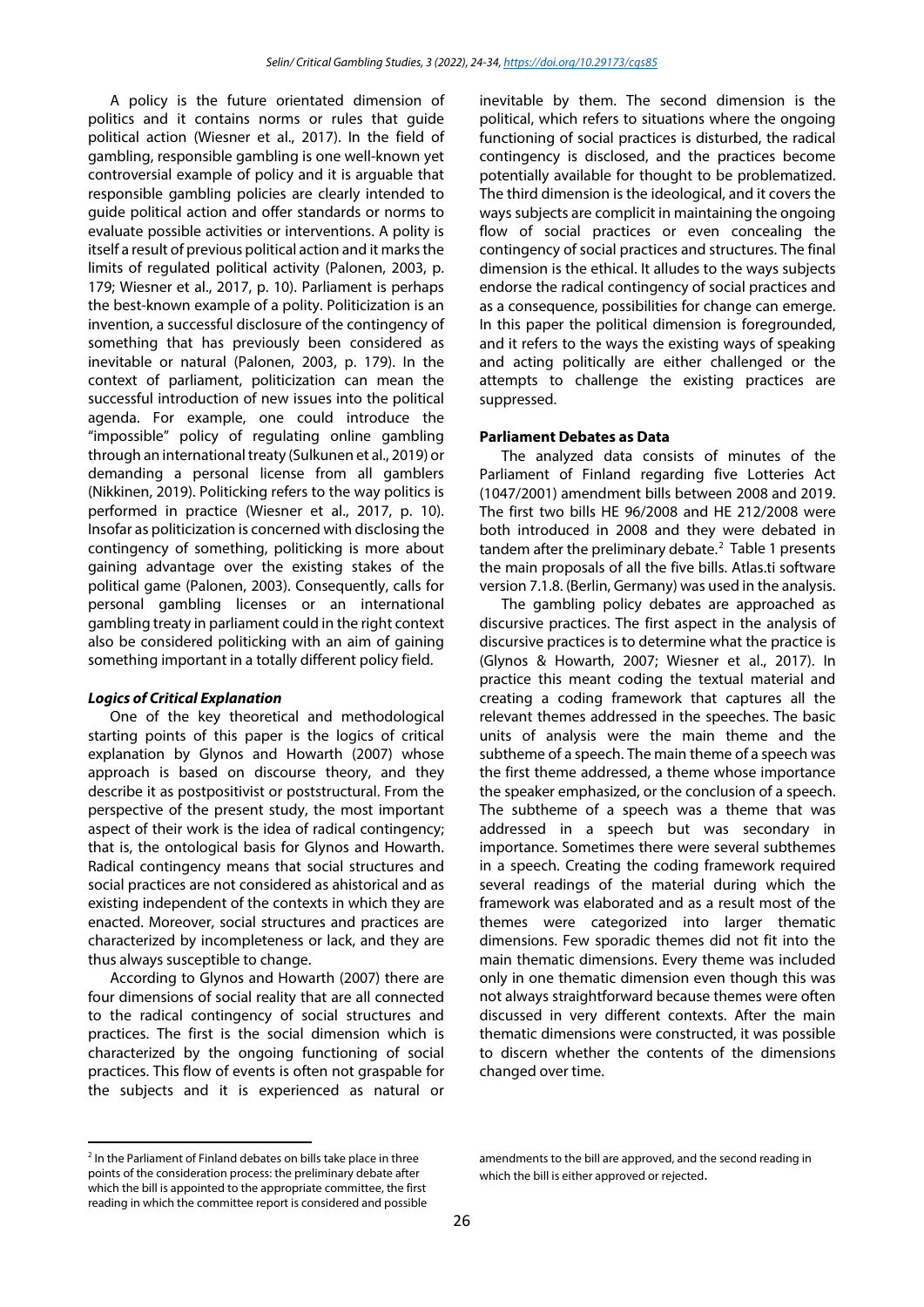| <b>Bill</b> | <b>Main proposals</b>                                                                                                                                                                                                  |  |  |  |  |
|-------------|------------------------------------------------------------------------------------------------------------------------------------------------------------------------------------------------------------------------|--|--|--|--|
| HE 96/2008  | a minimum age of 18 for purchasing gambling products<br>$\bullet$<br>restrictions on legal marketing of gambling products<br>$\bullet$<br>bans and sanctions on marketing of gambling products of illegal<br>operators |  |  |  |  |
| HE 212/2008 | new category of gambling offence (with harsher penalties than the<br>$\bullet$<br>previously prescribed lottery offence) added to the Penal Code and<br>Lotteries Act                                                  |  |  |  |  |
| HE 207/2010 | a transition from a license-based monopoly to a legal monopoly<br>$\bullet$<br>betting on horses can be provided only by one operator (Fintoto Oy)<br>$\bullet$                                                        |  |  |  |  |
| HE 132/2016 | from a system of three monopoly operators to a system of a single<br>$\bullet$<br>monopoly operator                                                                                                                    |  |  |  |  |
| HE 213/2018 | mandatory player registration for EGMs outside arcades and casino<br>٠<br>license period for non-money lotteries extended from 6 months to 12<br>$\bullet$<br>months                                                   |  |  |  |  |

The second phase of the analysis focused on the ways *meaning is contextually constructed* (Wiesner et al., 2017). In practice this meant that the aim of the analysis was to relate the themes to the whole of a speech or debate. Moreover, patterns of co-occurrence or associations between themes and other relevant discourses were analyzed systematically. Here Foucault`s (2000, 97–99) idea of "associated field" pertaining to the analysis of discourse was applied: every theme is regarded as conditioned by other themes belonging to the same speech, or by other texts<sup>[3](#page-4-0)</sup> referred to in a speech, or even by themes that might occur as a consequence of the initial act of presenting a theme. In short, the context of a theme is not just the immediate context, but regular associations between a theme and other themes or texts determine what kind of context is possible for a certain theme in a discourse (Kusch, 1991).

The contextual analysis was the basis for the last phase of the analysis with the aim of explaining *why the meanings are constructed in the way they are* (Wiesner et al., 2017). This last phase of the analysis was the most challenging one because it required offering a credible explanation of the key features of the discourse with recourse to political intentionality. In this final phase, of utmost importance was the feature of explaining in social sciences that Glynos & Howarth (2007, p. 34) describe as the "to-and-fro movement between the phenomena investigated and the various explanations". In this phase, sensitivity to observe the moments where the contingency of the social practices was disclosed and attempts were made to politicize the regulatory system was needed, or sensitivity to those moments where politicking in the context of the existing regulatory system or policies took place.

#### **Results**

#### *The Thematic Dimensions, Main Themes and Subthemes*

Overall, the most discussed thematic dimension was 'Gambling system, its justification and its threats' (hereafter 'System') while 'Revenue & revenue distribution' (hereafter 'Revenue') and "Gambling harm" (hereafter 'Harm') were discussed less. The least discussed dimension was 'Regulation and supervision' (hereafter 'Regulation').

The thematic dimension 'Revenue' covers all themes that were linked to gambling revenue, their use or their importance to society or specific stakeholders. Themes related to the supervision and managing of the revenue distribution were also included in this dimension.

When the numbers of the main themes and the subthemes of the thematic dimension 'Revenue' are put together (Table 2) one can observe that this thematic dimension was most often mentioned in the debates over bill HE 207/2010 while in the debates over bills HE 96/2008 and HE 212/2008 themes related to this dimension were not in the foreground. It is also noteworthy that themes belonging to this dimension were never among the most commonly occurring themes. However, when the absolute numbers of speeches are considered, one can see that in the debates over three of the bills almost half of the speeches contained themes belonging to 'Revenue' (Table 3). Debates over bills HE 96/2008 and HE 212/2008 were exceptions and only in approximately a quarter of the speeches this dimension occurred. When the individual themes within the dimension are considered, there is no observable change over time apart from the emphasis on the revenue theme during the debates on bill HE 207/2010 (Tables 2).

The thematic dimension 'Harm' consists of all themes concerning gambling harm, prevention measures, causes of harm, and treatment of gambling

<span id="page-4-0"></span><sup>&</sup>lt;sup>3</sup> Here "texts" refer loosely to all kinds of linguistic expressions or events.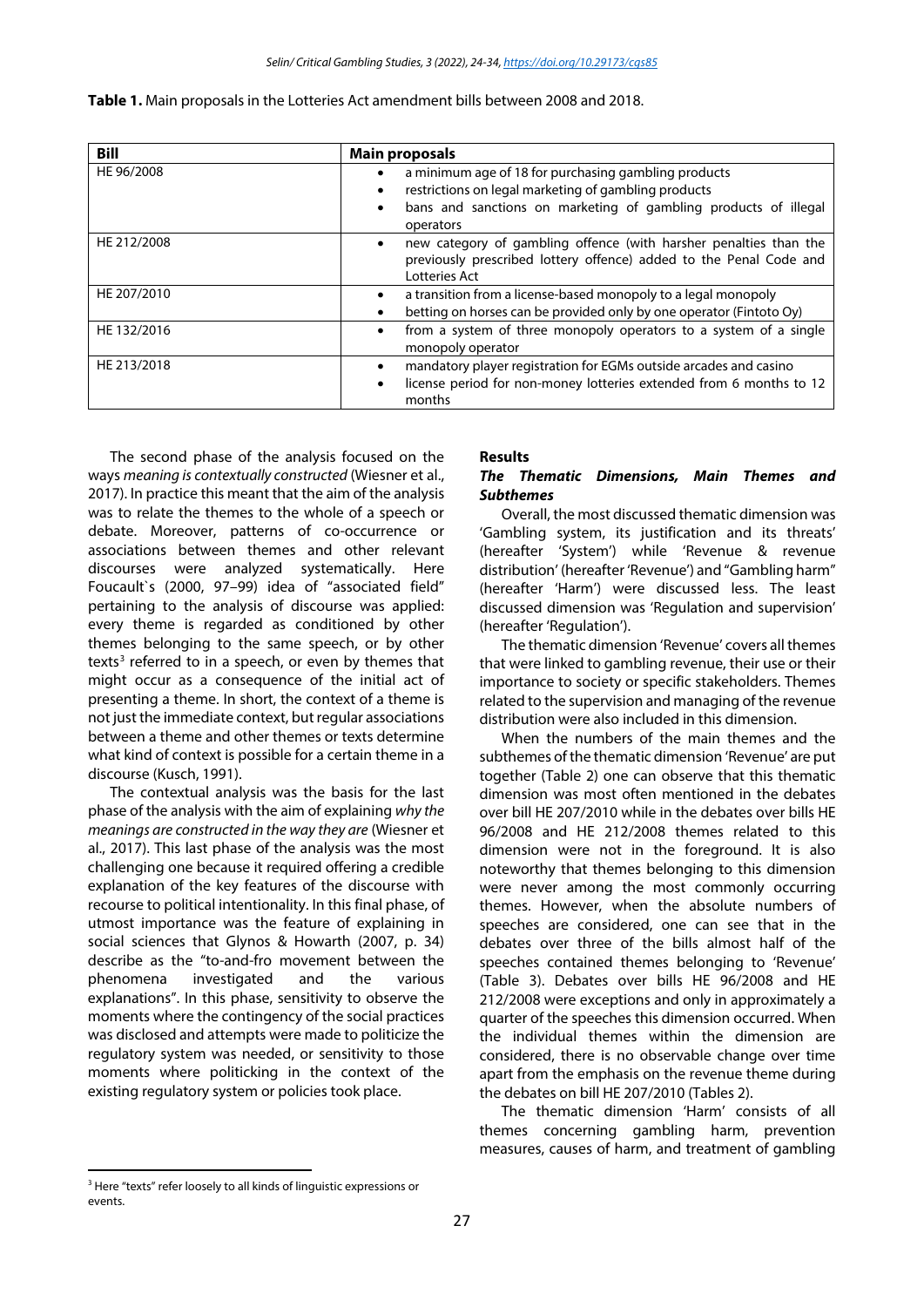addiction[4](#page-5-0) . In addition, this dimension also contains discussions on the ethical aspects of the regulatory system in Finland, for example the ethics of using gambling revenue as funding source for arts and culture.

Whether absolute numbers of occurrence or ratios of different dimensions are considered, the thematic dimension 'Harm' was in the foreground only when bill HE 213/2018 concerning mandatory player registration for most EGMs was under discussion (Table 2). During these debates, in three out of four of the speeches this dimension was addressed (Table 3), and over one third of the themes addressed belonged to this dimension (Table 2). The content of 'Harm' did not change much during the debates on the first three bills. However, the debates on bill HE 213/2018 were thematically more diverse than the previous ones.

| themes and subthemes as a percentage of the total number of all themes by thematic dimension and by bill. |                 |              |              |                   |                           |  |  |
|-----------------------------------------------------------------------------------------------------------|-----------------|--------------|--------------|-------------------|---------------------------|--|--|
| <b>Bill</b>                                                                                               | <b>Revenues</b> | <b>Harms</b> | System       | <b>Regulation</b> | Total number of<br>themes |  |  |
| 2008*                                                                                                     | $4/4**$ (13 %)  | 8/8(25%)     | 14/16 (48 %) | $1/8(14\%)$       | 63                        |  |  |
| 2010                                                                                                      | 12/12 (34 %)    | 4/9(18%)     | 18/15 (46 %) | 1/0(1%            | 71                        |  |  |
| 2016                                                                                                      | 3/8(26%)        | $0/6(14\%)$  | 9/15(56%)    | $0/2(5\%)$        | 43                        |  |  |
| 2018                                                                                                      | $4/10(21\%)$    | 11/14 (37 %) | 6/3(13%)     | $1/19(29\%)$      | 68                        |  |  |

**Table 2.** Numbers of main themes and subthemes of the MPs´ speeches, and the combined number of main

\*Bills 96/2008 and 212/2008 were combined after the respective preliminary debates.

\*\* In each cell the number of main themes is the first figure and the number of subthemes is the second figure.

**Table 3.** The numbers of MPs' speeches that include a particular thematic dimension as absolute numbers and as a percentage of the total number of speeches by bill.

| <b>Bill</b> | Revenues       | <b>Harms</b> | System     | Reaulation | In total |
|-------------|----------------|--------------|------------|------------|----------|
| 2008*       | $6(23\%^{**})$ | 13 (50 %)    | 18 (69 %)  | 7 (27 %)   | 26       |
| 2010        | (46 %)         | 11 (30 %)    | 20 (54 %)  | $(3\% )$   | 37       |
| 2016        | 7 (54 %)       | 5(38%)       | 13 (100 %) | 2(15%)     | ر ا      |
| 2018        | $(46\%)$       | 18 (75 %)    | 9(38%)     | 9 (38 %)   | 24       |

\*Bills 96/2008 and 212/2008 were combined after the respective preliminary debates.

\*\* Note: the percentages do not add up to 100 because a single speech can cover several thematic dimensions.

The thematic dimension 'System' consists of a variety of themes that are related to the threats, defects, development, functioning, justification, and alternatives of the regulatory system. A specific aspect of this dimension was a theme concerning the autonomous island of Åland and the gambling operator (PAF) functioning outside the jurisdiction of mainland Finland. The question of Åland was related to the marketing of PAF products in mainland Finland but it was also a constitutional question and question of international law because the autonomy of Åland is guaranteed in the Finnish constitution as well as in an old international treaty.

The thematic dimension 'System' was the most discussed dimension in three out of four debates, the only exception being the debates on bill HE 213/2018 (Table 2). In the debates on bill HE 132/2016 the theme occurred in every single speech (Table 3). There were no major thematic changes within this dimension. During the debates on bills HE 96/2008 and HE 212/2008 the theme on Åland islands was pronounced.

The fourth thematic dimension is 'Regulation' and it consists of themes that deal with the regulations in the bill under debate and their implementation, need for further regulations, corporate governance of the statecontrolled operators, supervision of gambling, and the actions of the gambling regulators. Themes belonging to this dimension were usually not at the heart of the debates as can be seen in Tables 2 and 3. Only on three occasions in the debates was a theme belonging to 'Regulation' the main theme of a speech (Table 2).

Themes belonging to the thematic dimension 'Regulation' did not often occur in three of the four debates, the only exception being the debates on bill

<span id="page-5-0"></span><sup>4</sup> Treatment of gamblers suffering from negative consequences of gambling was on every occurrence discussed in terms of addiction.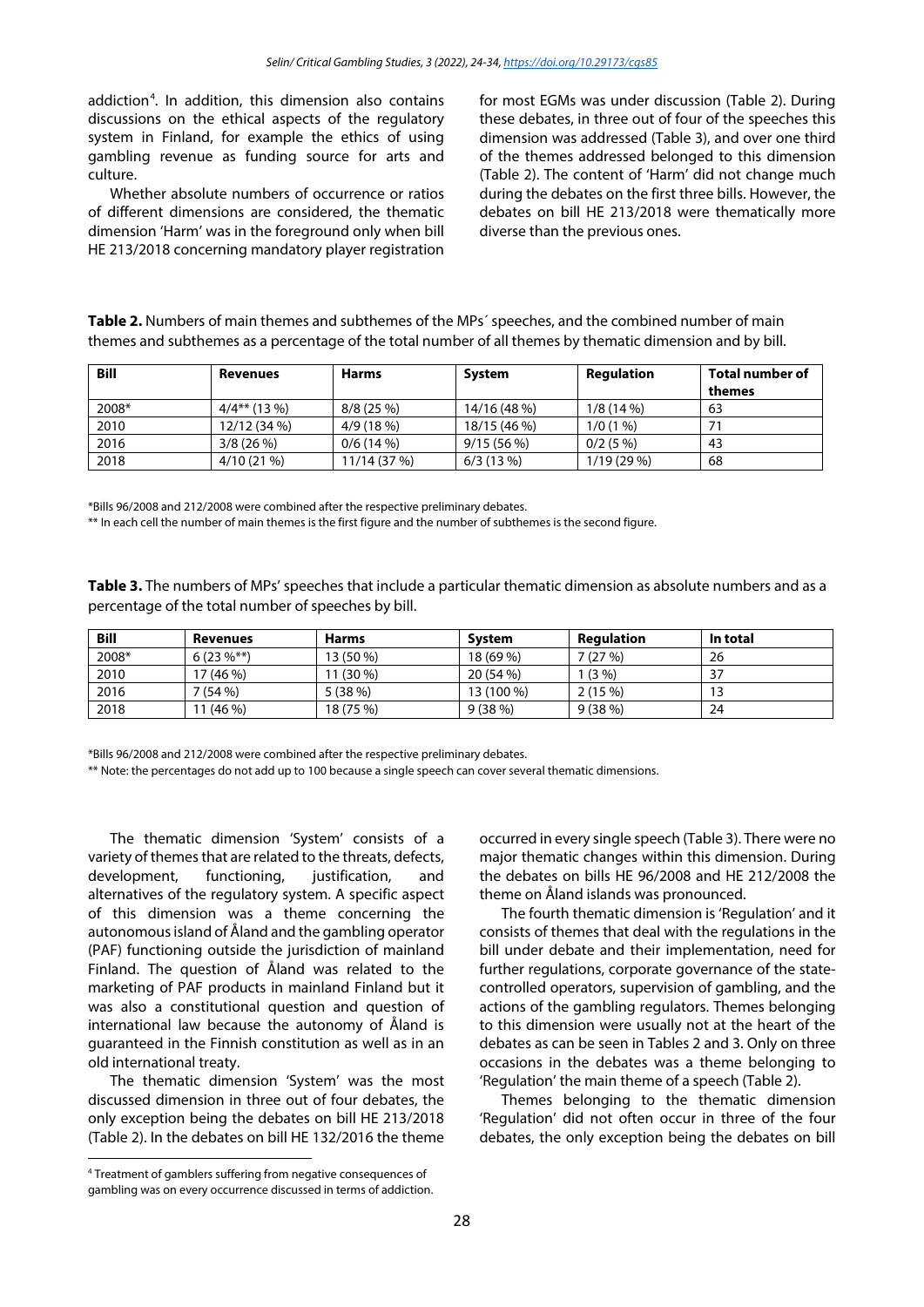HE 213/2018 when nearly one third of all themes mentioned belonged to this dimension and the dimension occurred in more than one third of the speeches (Table 2; Table 3). There were considerable changes in the themes belonging to this dimension making it the most heterogeneous of the dimensions.

#### **Themes in Context**

When the occurrence of themes is considered from the perspective of the relations they have with other texts, it becomes evident that a mere occurrence of a theme in a speech is not a manifestation of a negative or positive attitude towards the topic nor is it even a manifestation of interest in a theme. In what follows, the focus is on elaboration of how the themes acquire different meaning in relation to other texts or speeches or to the whole of a single speech. The main topic of this article, discourse on harm and revenue is accentuated in the analysis. It is also noteworthy to mention an observation that characterizes the whole material: it is not possible to discern the traditional division between government and opposition in any of the debates, that is, all the bills enjoyed large interparty support in the parliament.

#### *Revenue in Context*

The main themes on revenue were associated with several other texts in the debates on bills HE 96/2008 and HE 212/2008. In the following speech that was a response to a motion to abandon the existing regulatory framework and to introduce a license-based system several related texts occurred:

If we consider what this monopoly contributes to society, we know that the national debt of Finland has increased by 13 billion euro this year and the annual gambling revenue from Veikkaus, Finnish Slot Machine Associations and Fintoto is almost one billion euro, almost 900 million euro. Where would the supporters of this sort of free gambling market take such money which could then be channelled to war veterans who now get 100 million euro, to the building of sites for outdoor activities and sports arenas, to the maintenance of culture and creative arts? .... On the other hand, when people become addicted to these games, also the costs are paid by the municipalities and the state. (Kaltiokumpu, 2010)

In the quoted passage references are made implicitly to the global financial crisis taking place in 2008 and to a comparison between the monopoly system and a licensing system as proposed by representative Nauclér previously; explicit references are made to the calculus concerning the social costs and benefits of gambling as well as to the interests of the beneficiaries of the revenue.

References were made also to the interest of different beneficiaries in all debates. The association

between the thematic dimension 'Revenue' and the interests of various beneficiaries occurred regularly in all debates. Moreover, without the exception of the debates on bills HE 96/2008 and HE 212/2008 'Revenue' was also associated with the economic benefits of gambling revenue to society more generally. This is a key finding and it indicates stability in the associated field. This interpretation is further confirmed when themes in 'System' and 'Regulation' are considered as part of the associated field of 'Revenue'. From this perspective it is possible to see that 'System' was associated with beneficiaries and with the economic benefits of gambling revenue to society in the debates on bills HE 207/2010, HE 96/2008 and HE 212/2008. Similar association did not occur in the case of 'Regulation'. Thus, it seems that rather unsurprisingly the most common context where themes related to 'Revenue' occurred concerned the economic aspect of gambling.

However, revenue was also discussed more ambivalently in the debates on bills HE 96/2008 and HE 212/2008. The gambling revenue was associated with criticism towards the dependence of society and specifically social and health care on gambling revenue:

But the fact is in any case that Veikkaus, and in this case now RAY´s operating requirements, as a monopoly need to be safeguarded because the third sector associations are decisively dependent on this money. Still, one can of course ask whether this should be the case? Shouldn't the goal be such that the necessary social and health care services could be funded directly by taxes, for example? (Virtanen, 2010)

This was not the only time in the same debates when 'Revenue' was associated with the dependency of society on gambling revenue. The same association was made later in the debate over bill HE 213/2018, but this time a subtheme on harm was associated with revenue dependency (Karimäki, 2018). Another wider cultural and scientific discussion related to the disease conception of addiction. This discussion only occurred in tandem with 'Revenue' when bills HE 96/2008 and HE 212/2008 were debated: "It cannot be possible that the Finnish social and health care is dependent on the pathological desire of people to gamble" (Kankaanniemi, 2008). These two associations (dependency on revenue and addiction as disease) were unique and never occurred again in the debates.

Two final observations concern the way 'Revenue' was related to EU law and the justification of gambling monopolies within the EU. This association was in the foreground in the debates on bill HE 207/2010 and it was emphasized that revenue could not justify the monopoly. The background to this was the infringement process initiated by the European commission against Finland. However, a shift seems to have taken place after the infringement process ended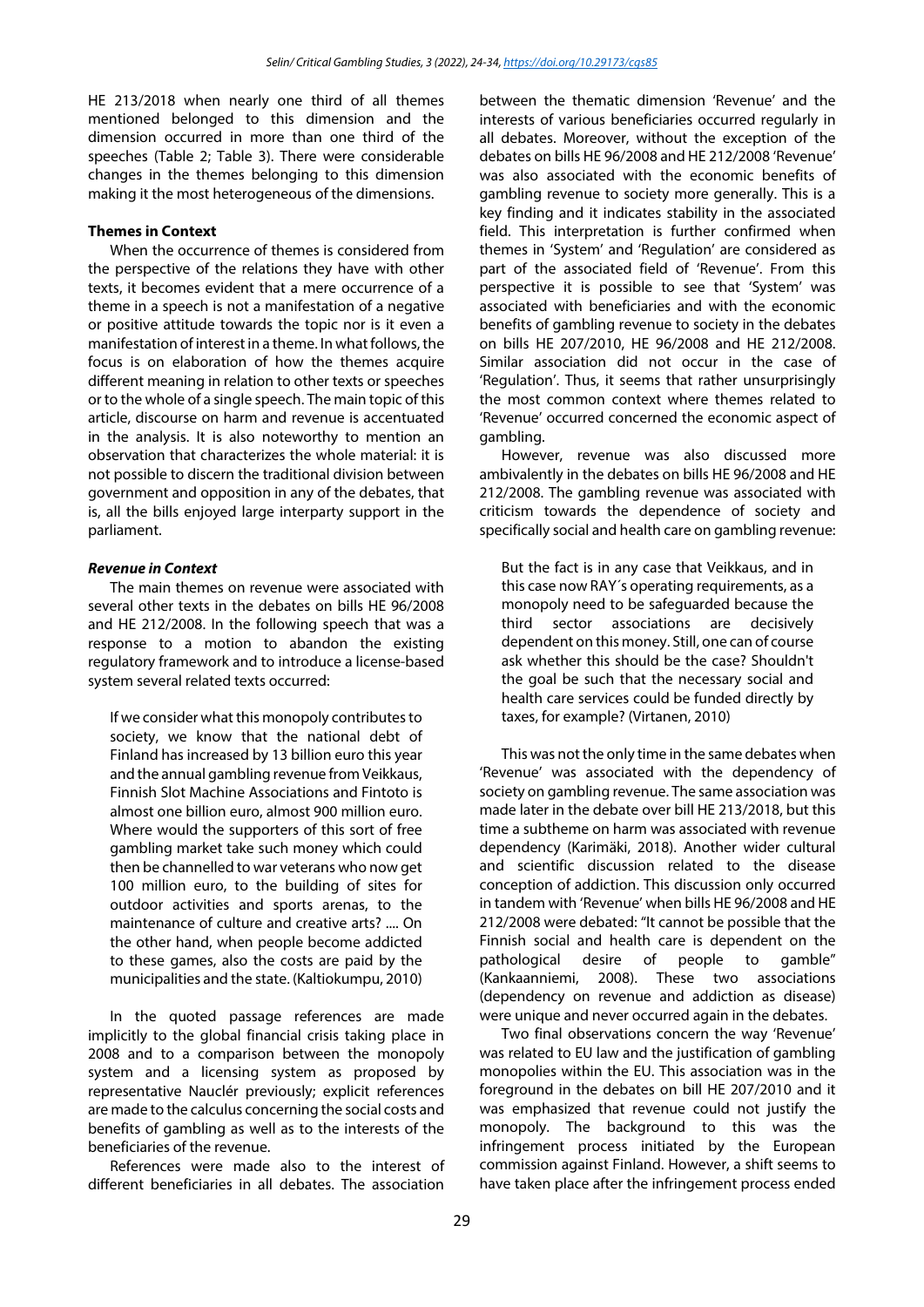in 2013 (Selin, 2019). In tension with the harm-based justifications of the monopoly, several MPs speaking from an institutional position (presenters of either bills or committee reports) started to highlight the importance of the revenue to society in the debates on bills HE 132/2016 and HE 213/2018. The minister of interior associated the revenue with the interests of the beneficiaries:

Think about where would we get money for this kind of social well-being, physical education, science, art, youth work, where would we take the money, and then of course horse breeding, horse racing, in which I know that the chairman is very interested in, and then we all here have common interests, in which the chairman is also interested, that I know. A great thing I think. (Risikko, 2016).

#### *Harm in Context*

In all the debates, when the context of gambling harm was considered, the talk on harm regularly occurred when the official gambling policy aims (e.g., the reduction and prevention of economic, social and health harm related to gambling) were mentioned or when a bill was supported. Both policy aims and support for a bill represent the normal and almost habitual way of talking about gambling policy. On one hand, to mention gambling harm in connection with the official policy aims is related to the justification of the monopoly in the EU. On the other hand, as noted above, all the bills were endorsed by both the government and the opposition and it is clear that the regulatory framework has enjoyed extensive support in the parliament. The following quotation exemplifies this kind of talk:

The government has recognized problem gambling and prepared a bill with an aim to reduce the economic, social and health harm and problems related to gambling. You need to identify yourself when you play for example the gambling machines placed in shops and kiosks… The government has again made a good bill and I support it warmly. (Hongisto, 2018).

The first context of the talk on gambling harm, then, is the justification of the regulatory system. This interpretation is also supported by several implicit or explicit references to the EU when harm was discussed.

Harm was nevertheless discussed also by referring to several other discussions: addiction as a disease, gambling as a form of regressive taxation, the dependence of society on gambling revenue, excessive indebtedness, and risks of online gambling. But 'Harm' was not regularly associated with any of the discussions above. Talk within "Harm" was contextually dispersed. Nevertheless, references to addiction as a disease were made in all debates except those on bill HE 132/2016:

I know many cases of people who have been in this kind of gambling addiction treatment and been clean for a while and then relapsed and it is really a big deal. This is why I would like to hear some discussion on how to limit these long lines of gambling machines. Do they belong to the hallways of shops because they create an image of high acceptability and ease? (Lahtela, 2010).

While in the quotation above 'Harm' is clearly associated affirmatively with the disease conception of addiction, this was not always the case and on occasion themes belonging to 'Harm' occurred when for example the interests of beneficiaries were discussed. The debates on bills HE 96/2008 and HE 212/2008 were indeed the only ones where 'Harm' was not associated with the interests of the beneficiaries or the economic benefits of gambling.

All in all, the justification of the regulatory system was the clearest context for the thematic dimension "Harm" to occur. Tellingly, 'Harm' was not a main theme in a single speech in debates on bill HE 132/2016 concerning the merging of three gambling operators. While this could be taken as an indication of the way the content of a bill dictates the themes of a debate, the political reading of the debates can shed light as to why the themes occurred (or did not occur) in specific contexts.

#### *Reading the Debates Politically*

In this final phase of the analysis, the focus is on the motions, understood here as all kinds of political initiatives made by the MPs during the debates. These political moves, typical of parliamentary debates, will be considered either as politicking or politicization depending on the details of each case. They will hereby be called just "motions" for the sake of terminological clarity. There were ten motions when bills HE 96/2008 and HE 212/2008 were debated, three motions when HE 207/2010 was debated, two motions when HE 132/2016 was debated, and six motions when bill HE 213/2018 was debated.

When the bills HE 96/2008 and HE 212/2008 were debated the motions can be grouped into two: the first is a motion demanding a transition to a licensing system that is repeated thrice, and the rest are related to the reduction and prevention of harm.

The motion to abolish the monopoly system is first proposed by Elisabeth Nauclér, a Swedish-speaking representative of the autonomous island of Åland: "My opinion is that Finland should consider a such [licensing] model because it is a natural consequence of development and experience shows that national companies are doing fine in such competition"(Nauclér, 2008).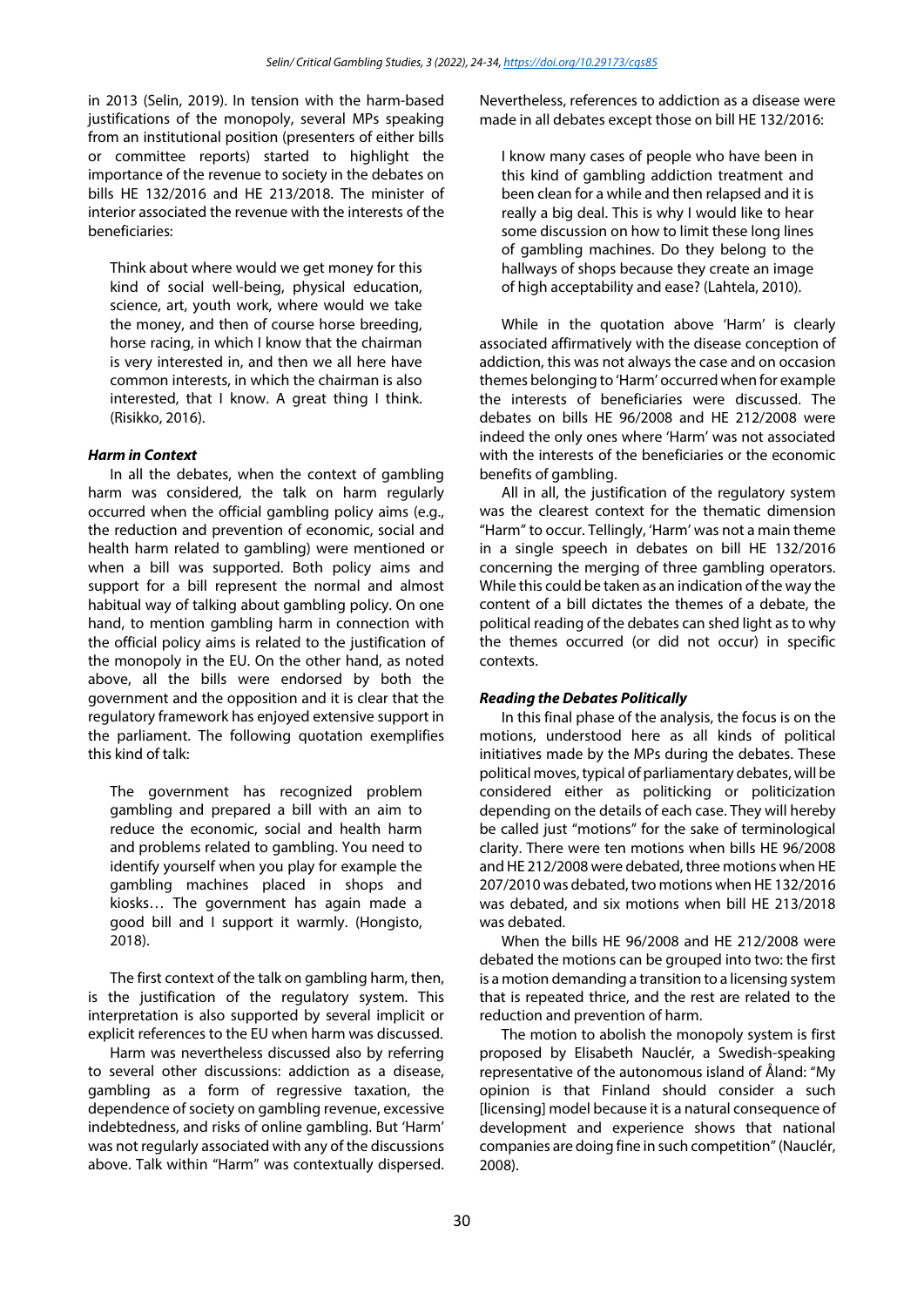We cannot know whether this was a serious attempt to politicize the existing system or a rhetorical vehicle for getting the attention of the other MPs and revise the bill in a way that would not affect Åland. But what we know is that the three MPs in the first reading took it seriously when Nauclér repeated it. So at least it was considered a serious attempt to politicize the existing system. The response by representative Kaltiokumpu (2010) has already been cited above. The following is another example of the responses:

All other means, all other *liberalizations* that are made will worsen the harm. Therefore, it is of utmost importance to hold on to a monopoly. Neither do I consider it sensible in any case in the future that we strive to do away with the monopoly. We should rather strengthen it in every possible way. (Leppä, 2010, emphasis by author).

During the preliminary debate on bill HE 207/2010 a market liberal representative Ukkola (2010) makes a similar motion, and she too gets a negative response. Despite the fact that in the second reading of bills HE 96/2008 and HE 212/2008 Kimmo Sasi (2010), the chairman of the constitutional committee, supports Nauclér´s motion, it is clear that these motions did not have a chance to succeed. They are still important because they indicate *the limits of possible political action* in gambling policy in Finland; attempts to politicize the self-evidence of the regulatory system are to be silenced.

There was one motion concerning the system that did gain ground little by little. This was a motion to merge all three monopoly operators made by representative Ahde (2010), the former CEO of the national lottery company Veikkaus, when bill HE 207/2010 was debated. Bill HE 132/2016 can in fact be considered as, at least partially, a result of this motion.

Ahde´s motion is politicking in two alternative ways. The first interpretation is that the safeguarding of the regulatory system by introducing legal monopolies as proposed in the bill offered Ahde an opportunity to introduce the idea of safeguarding the system in an even better way by establishing a single monopoly operator. To say the least, Ahde was successful in setting the agenda for the preliminary debate on the bill. The second interpretation is that the real aim of the motion was to strengthen the relative position of Veikkaus, its beneficiaries, politicians close to Veikkaus and to direct gambling policy in a way favourable to them. The start of the speech by representative Manninen (2010), the chairman of the board of RAY at that moment, indicates that he represented this line of interpretation when he opposed the motion: 'I had no intention to speak but because these representatives of brother Veikkaus are using the chance to speak so busily I thought that I also would speak shortly' (Manninen, 2010).

An important observation is that it was possible to gain support for a motion that concerned the system insofar as the nucleus of the system remained intact. Moreover, the way Ahde´s motion was debated indicates that the real front line between opposing political forces was not related to parties, but interest groups connected to gambling. The fact that there were no clear interparty differences on gambling policy supports this interpretation. Politicking could take place only within the "metaphorical space" (Palonen, 2003, 171) of the *regulatory system* understood as a polity here.

The motions related to gambling harm are examined next. Five motions were introduced in the debates on bills HE 96/2008 and HE 212/2008. Two of the motions were propositions to introduce a maximum age limit instead of the age limit of 18 the bill contained. These motions were not seconded nor opposed.

Two motions introduced the idea of removing all EGMs from convenience locations to arcades or otherwise limiting the availability of EGMs. The motion of placing the EGMs in arcades was seconded but it did not occur in any of the later debates again. Representative Koski who was behind the motion even supported a contrary view when bill HE 207/2010 was debated (Koski, 2011). Here again it seems that the habitual endorsement of the regulatory framework on the part of Koski foreclosed the possibility of effectively politicizing even a part of the system.

It is also telling that the only recurring motion and the only one that resulted in legislative changes in Finland was not strictly speaking even a matter of gambling policy. These motions were calls for limiting the availability of payday loans that occurred in debates on all bills apart from debates on bill HE 207/2010. The following quotation is a representative example:

…scaling down payday loans into a reasonable instrument so that it does not lead to catastrophe should be realized by imposing an interest rate on the payday loan companies that is similar to the current interest on overdue payments. (Lehti, 2019)

On the basis of the analysis above there is sufficient evidence to make the interpretation that the habitual acceptance of the self-evidence of the regulatory system forecloses effectively any possibility of politicizing the system. Politicking related to harm prevention or reduction policies has typically been concerned with either making adjustments to the existing policy instruments or introducing new instruments with consideration.

#### **Discussion**

The results showed that there were some differences in the way certain aspects of gambling policy were discussed and that there were also some changes over time. When absolute numbers of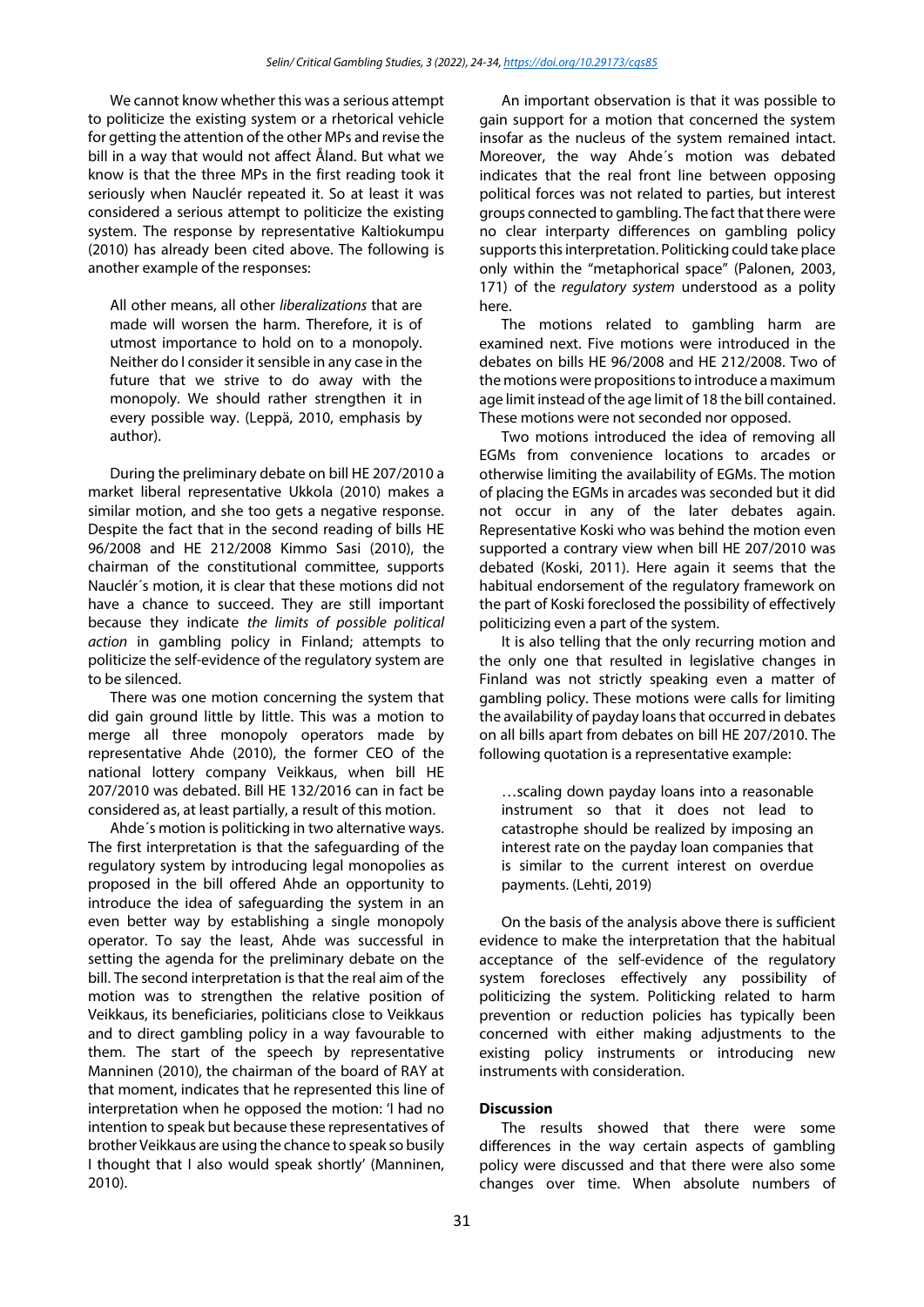speeches are considered, in the debates over three of the bills almost half of the speeches contained themes belonging to 'Revenue'. When the individual themes within the dimension were considered, there was no change over time. The thematic dimension 'Harm' was rarely in the foreground in the debates. Themes in 'Harm" did not change much during the debates on the first three bills. The thematic dimension 'System' was the most discussed dimension in three out of four debates. 'Regulation' was in the forefront only in one of the cases.

When the way meaning was constructed in discourse on gambling policy was analyzed, it was found that the association between 'Revenue' and the interests of various beneficiaries occurred regularly in all the debates. The most common context where themes related to 'Revenue' occurred concerned the economy. The justification of the regulatory system was the clearest context for the thematic dimension 'Harm' to occur.

As to the why revenue and harm were discussed in certain contexts it seems that an almost habitual or ideological acceptance of the self-evidence of the regulatory system forecloses effectively any possibility of politicizing the system. This explains why the official policy aims of reducing and preventing gambling harm have not been realized. Only politicking related either to the development of the regulatory system or refining harm prevention or reduction policies in modest ways has been possible. Moreover, the almost unanimous support for the national gambling monopoly is also an indication of the larger consensual political culture of Finland and other Nordic countries (Götz & Marklund, 2015). Political culture and type of government are thus among the factors that can significantly influence political debates on gambling and can help to explain why gambling harm is not effectively prevented.

Due to the limitations of the material analyzed here conclusions that are too far-reaching need to be avoided: the material does not represent everything Finnish politicians have said about gambling policy during the investigated period. Moreover, the minutes of the committees of the parliament are not public and thus not included here. The preparation process of the bills with their distinct backgrounds was not analyzed here either. Analyses based on such data could shed light to the ways the ideological endorsement of the existing policies makes it difficult to include more effective harm prevention measures into legislation in Finland. The possibilities for interpretive political analyses are thus multiple even within the parliamentary context discussed here. Therefore, we encourage researchers to apply the ideas presented in this paper to qualitative data that covers the relevant, be they controversial or self-evident, political aspects of gambling in different jurisdictions.

The conclusions that are made on the basis of the results are threefold. First, in so far as the tension between revenue and harm characterizes gambling policy, detailed analyses of politics can offer possibilities to critically engage the existing policies and improve the enactment of gambling policies with a focus on harm prevention instead of revenue or individual pathology. Second, for those engaged in gambling research from a social scientific perspective detailed interpretive political analyses can offer one way to understand the political aspects of acting on or talking about gambling in different contexts. Moreover, together with other systematic analyses that focus on the cultural, social and regulatory aspects of gambling, interpretive political analysis can enrich our understanding of gambling as something that consists of and is connected to a multiplicity of practices and phenomena. Third, if politics is understood as an aspect of human action that is always at least potentially present, this understanding of politics can contribute to gambling research that is not afraid of disagreement and confrontation, that is, the politicization of issues, but instead approaches them enthusiastically as chances for something new.

#### **References**

- Ahde, M. (2010, Oct 26). "Hallituksen esitys HE 207/2010 vp [Bill HE 207/2010]"*.* Finland. Parliament. *PTK 106/2010vp.* Retrieved from [https://www.eduskunta.fi/FI/vaski/Poytakirja/Documents/ptk\\_1](https://www.eduskunta.fi/FI/vaski/Poytakirja/Documents/ptk_106+2010.pdf) [06+2010.pdf](https://www.eduskunta.fi/FI/vaski/Poytakirja/Documents/ptk_106+2010.pdf)
- Cassidy, R. (2020). *Vicious games: Capitalism and gambling.* Pluto Press.
- Cassidy, R., Loussouarn, C., & Pisac, A. (2013). *Fair game. Producing gambling research*. Goldsmiths, University of London. Retrieved fro[m https://www.gold.ac.uk/gamblingineurope/report/](https://www.gold.ac.uk/gamblingineurope/report/)
- Delfabbro, P., & King, D. (2017). Gambling is not a capitalist conspiracy. A critical commentary of literature on the 'industry state gambling complex'. *International Gambling Studies, 17*(2), 317–331[. https://doi.org/10.1080/14459795.2017.1281994](https://doi.org/10.1080/14459795.2017.1281994)
- Egerer, M., Marionneau, V., & Nikkinen, J. (Eds.). (2018). *Gambling policies in European welfare states: Current challenges and future prospects*. Palgrave MacMillan. [https://doi.org/10.1007/978-3-](https://doi.org/10.1007/978-3-319-90620-1_16) [319-90620-1\\_16](https://doi.org/10.1007/978-3-319-90620-1_16)
- Ferraiolo, K. (2013). Is state gambling policy 'morality policy'? Framing debates over state lotteries. *Policy Studies Journal, 41*(2), 217–242. <https://doi.org/10.1111/psj.12015>
- Ferraiolo, K. (2016). A new frontier in gambling policy. Internet wagering as morality policy. *Policy and Internet, 8*(2), 110–130. <https://doi.org/10.1002/poi3.113>
- Fischer, F. (2003). *Reframing public policy: Discursive politics and deliberative practices*. Oxford University Press.
- Foucault, M. (1983). The subject and power. In P. Rabinow & H.L. Dreyfus, *Michel Foucault. Beyond structuralism and hermeneutics* (2nd ed., pp. 208–226). The University of Chicago Press.
- Foucault, M. (2000). *The archaeology of knowledge* (A. M. Sheridan Smith Trans.). Vintage Books.
- Glynos, J., & Howarth, D. R. (2007). *Logics of critical explanation in social and political theory*. Routledge. <https://doi.org/10.4324/9780203934753>
- Götz, N., & Marklund, C. (Eds.). (2015). *The paradox of openness: Transparency and participation in Nordic cultures of consensus*. Brill.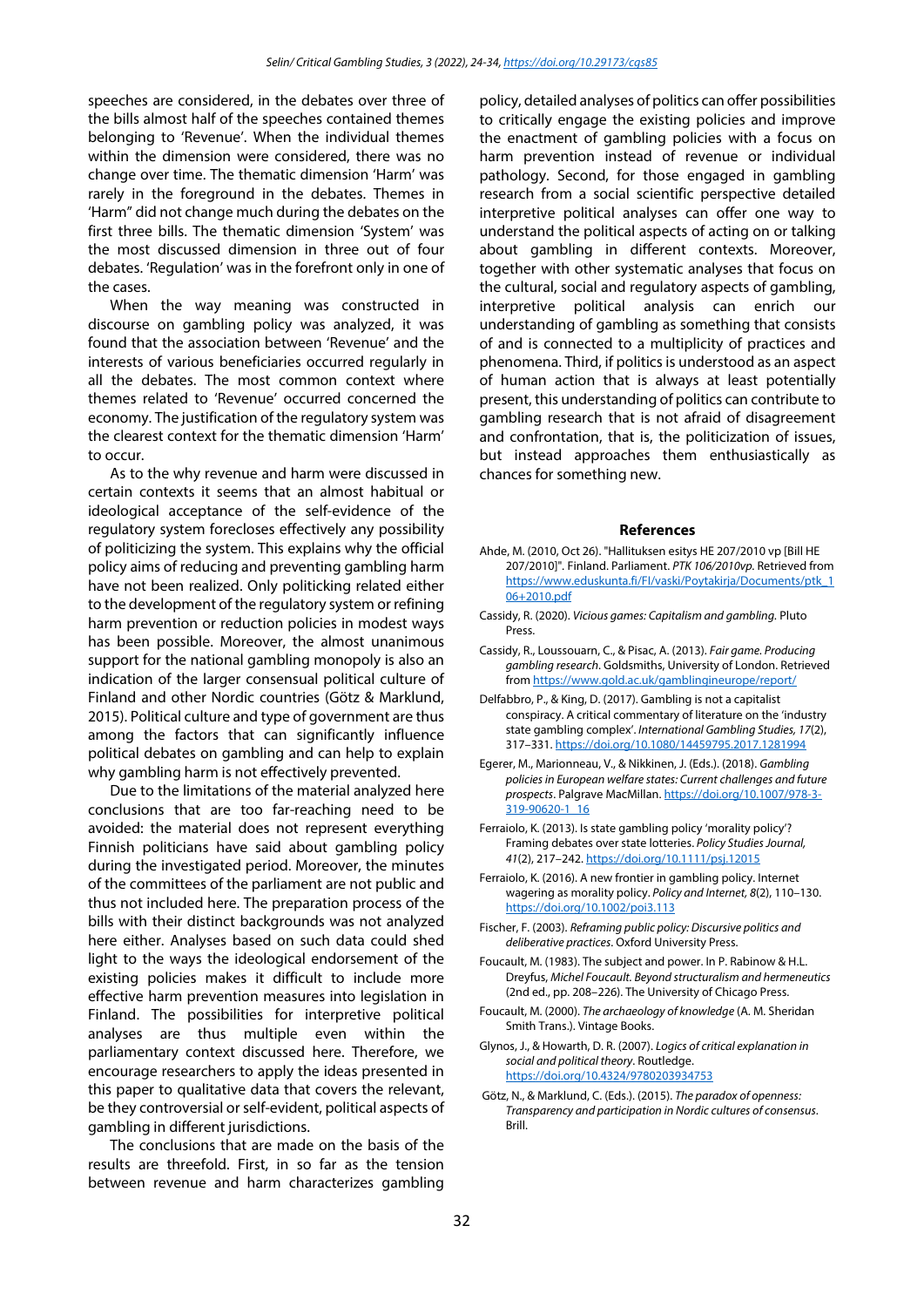- HE 132/2016 vp. *Hallituksen esitys eduskunnalle laeiksi arpajaislain ja eräiden siihen liittyvien lakien muuttamisesta [Bill to the Parliament for amending the Lotteries Act and some related laws].* Retrieved from [https://www.eduskunta.fi/FI/vaski/HallituksenEsitys/Document](https://www.eduskunta.fi/FI/vaski/HallituksenEsitys/Documents/HE_132+2016.pdf) [s/HE\\_132+2016.pdf](https://www.eduskunta.fi/FI/vaski/HallituksenEsitys/Documents/HE_132+2016.pdf)
- HE 207/2010. (2010). *Hallituksen esitys Eduskunnalle laiksi arpajaislain muuttamisesta ja eräiksi siihen liittyviksi laeiksi [Billl to the parliament concerning the amendment of the Lotteries Act and related laws].* Retrieved from <https://www.finlex.fi/fi/esitykset/he/2010/20100207.pdf>
- HE 212/2008 vp. (2008). *Hallituksen esitys Eduskunnalle arpajaislain sekä eräiden markkinaoikeudellisten asioiden käsittelystä annetun lain 2 ja 7 §:n muuttamisesta annetun hallituksen esityksen (HE 96/2008 vp) täydentämisestä [A supplement to Bill to the parliament concerning the amendment of the Lotteries Act and articles 2 and 7 of the Act on the Processing of certain Market Law Issues HE 96/2008 vp)].* Retrieved from <https://www.finlex.fi/fi/esitykset/he/2008/20080212.pdf>
- HE 213/2018. (2018). *Hallituksen esitys eduskunnalle laeiksi arpajaislain sekä rahanpesun ja terrorismin rahoittamisen estämisestä annetun lain 1 luvun 3 §:n muuttamisesta [Bill to the Parliament for amending the Lotteries Act and paragraph 3 of the section 1 of the law on preventing money laundering and funding of terrorism].* Retrieved from <https://www.finlex.fi/fi/esitykset/he/2018/20180213.pdf>
- HE 96/2008.*Hallituksen esitys eduskunnalle laeiksi arpajaislain sekä eräiden markkinaoikeudellisten asioiden käsittelystä annetun lain 2 ja 7 §:n muuttamisesta [Bill to the parliament concerning the amendment of the Lotteries Act and articles 2 and 7 of the Act on the Processing of certain Market Law Issues].* Retrieved from <http://finlex.fi/fi/esitykset/he/2008/20080096.pdf>
- Hongisto, R. (2018, Nov 7). "Hallituksen esitys HE 213/2018 vp [Bill HE 213/2018 vp]*.*" Finland. Parliament. *PTK 110/2018vp*. Retrieved from [https://www.eduskunta.fi/FI/vaski/Poytakirja/Documents/PTK\\_](https://www.eduskunta.fi/FI/vaski/Poytakirja/Documents/PTK_110+2018.pdf)

[110+2018.pdf](https://www.eduskunta.fi/FI/vaski/Poytakirja/Documents/PTK_110+2018.pdf)

- Johnson, M., & Livingstone, C. (2020). Measuring influence. An analysis of Australian gambling industry political donations and policy decisions. *Addiction Research & Theory*, *29*(3), 196–204. <https://doi.org/10.1080/16066359.2020.1766449>
- Kaltiokumpu, O. (2010, Jun 3). "Hallituksen esitys HE 96/2008 vp. Hallituksen esitys HE 212/2008 vp [Bill HE 96/2008 vp, Bill HE 212/2008 vp]." Finland.:Parliament. *PTK 60/2010vp.* Retrieved from

[https://www.eduskunta.fi/FI/vaski/Poytakirja/Documents/ptk\\_6](https://www.eduskunta.fi/FI/vaski/Poytakirja/Documents/ptk_60+2010.pdf) [0+2010.pdf](https://www.eduskunta.fi/FI/vaski/Poytakirja/Documents/ptk_60+2010.pdf)

Kankaanniemi, T. (2008, Sep 9). "Hallituksen esitys HE 96/2008 vp [Bill HE 96/2008 vp]." Finland. Parliament. *PTK 71/2008vp*. Retrieved from

[https://www.eduskunta.fi/FI/vaski/Poytakirja/Documents/ptk\\_7](https://www.eduskunta.fi/FI/vaski/Poytakirja/Documents/ptk_71+2008.pdf) [1+2008.pdf](https://www.eduskunta.fi/FI/vaski/Poytakirja/Documents/ptk_71+2008.pdf)

Karimäki, J. (2018, Nov 7). "Hallituksen esitys HE 213/2018 vp [Bill HE 213/2018 vp]." Finland. Parliament. *PTK 110/2018vp*. Retrieved from [https://www.eduskunta.fi/FI/vaski/Poytakirja/Documents/PTK\\_](https://www.eduskunta.fi/FI/vaski/Poytakirja/Documents/PTK_110+2018.pdf)

[110+2018.pdf](https://www.eduskunta.fi/FI/vaski/Poytakirja/Documents/PTK_110+2018.pdf)

Koski, V. (2011, Feb 15). "Hallituksen esitys HE 207/2010 vp [Bill HE 207/2010 vp]." Finland. Parliament. *PTK 155/2010vp*. Retrieved from [https://www.eduskunta.fi/FI/vaski/Poytakirja/Documents/ptk\\_1](https://www.eduskunta.fi/FI/vaski/Poytakirja/Documents/ptk_155+2010.pdf)

[55+2010.pdf](https://www.eduskunta.fi/FI/vaski/Poytakirja/Documents/ptk_155+2010.pdf)

- Kusch, M. (1991). *Foucault's strata and fields. An Investigation into archaeological and genealogical science studies*. Kluwer.
- Kypri, K., McCambridge, J., Robertson, N., Martino, F., Daube, M., Adams, P., & Miller, P. (2019). 'If someone donates \$1000, they support you. If they donate \$100 000, they have bought you'. Mixed methods study of tobacco, alcohol and gambling industry donations to Australian political parties. *Drug and Alcohol Review, 38*(3), 226–233. <https://doi.org/10.1111/dar.12878>

Lahtela, E. (2010, Jun 3). "Hallituksen esitys HE 96/2008 vp, Hallituksen esitys HE 212/2008 vp [Bill HE 96/2008 vp, Bill HE 212/2008 vp]." Finland. Parliament. *PTK 60/2010vp*. Retrieved from

[https://www.eduskunta.fi/FI/vaski/Poytakirja/Documents/ptk\\_6](https://www.eduskunta.fi/FI/vaski/Poytakirja/Documents/ptk_60+2010.pdf) [0+2010.pdf](https://www.eduskunta.fi/FI/vaski/Poytakirja/Documents/ptk_60+2010.pdf)

- Latour, B. (2003). What if we talked politics a little? *Contemporary Political Theory, Vol.2(2), Pp.143-164, 2*(2), 143–164. <https://doi.org/10.1057/palgrave.cpt.9300092>
- Lehti, E. (2019, Feb 13). "Hallituksen esitys HE 213/2018 vp [Bill HE 213/2018 vp]." Finland. Parliament. *PTK 158/2018vp*. Retrieved from [https://www.eduskunta.fi/FI/vaski/Poytakirja/Documents/PTK\\_](https://www.eduskunta.fi/FI/vaski/Poytakirja/Documents/PTK_158+2018.pdf)

[158+2018.pdf](https://www.eduskunta.fi/FI/vaski/Poytakirja/Documents/PTK_158+2018.pdf)

- Leppä, J. (2010, Jun 3). "Hallituksen esitys HE 96/2008 vp, Hallituksen esitys HE 212/2008 vp [Bill HE 96/2008 vp, Bill HE 212/2008 vp]." Finland. Parliament. *PTK 60/2010vp*. Retrieved from [https://www.eduskunta.fi/FI/vaski/Poytakirja/Documents/ptk\\_6](https://www.eduskunta.fi/FI/vaski/Poytakirja/Documents/ptk_60+2010.pdf) [0+2010.pdf](https://www.eduskunta.fi/FI/vaski/Poytakirja/Documents/ptk_60+2010.pdf)
- Livingstone, C., Adams, P., Cassidy, R., Markham, F., Reith, G., Rintoul, A., . . . Young, M. (2018). On gambling research, social science and the consequences of commercial gambling. *International Gambling Studies, 18*(1), 56–68. <https://doi.org/10.1080/14459795.2017.1377748>
- Manninen, H. (2010, Oct 26)." Hallituksen esitys HE 207/2010 vp [Bill HE 207/2010]." Finland. Parliament. *PTK 106/2010vp*. Retrieved from

[https://www.eduskunta.fi/FI/vaski/Poytakirja/Documents/ptk\\_1](https://www.eduskunta.fi/FI/vaski/Poytakirja/Documents/ptk_106+2010.pdf) [06+2010.pdf](https://www.eduskunta.fi/FI/vaski/Poytakirja/Documents/ptk_106+2010.pdf)

- Matilainen, R. (2017). *Production and Consumption of Recreational Gambling in Twentieth-Century Finland* [Doctoral dissertation, University of Helsinki]. Helda. <https://helka.finna.fi/Record/helka.3099056>
- Nauclér, E. (2008, Sep 9). "Hallituksen esitys HE 96/2008 vp [Bill HE 96/2008]." Finland. Parliament. *PTK 71/2008vp*. Retrieved from [https://www.eduskunta.fi/FI/vaski/Poytakirja/Documents/ptk\\_7](https://www.eduskunta.fi/FI/vaski/Poytakirja/Documents/ptk_71+2008.pdf) [1+2008.pdf](https://www.eduskunta.fi/FI/vaski/Poytakirja/Documents/ptk_71+2008.pdf)
- Nicoll, F. J. (2019). *Gambling in everyday life*. Routledge. <https://doi.org/10.4324/9781315772646>
- Nikkinen, J. (2019). Is there a need for personal gambling licences? *Nordic Studies on Alcohol and Drugs, 36*(2), 108–124. <https://doi.org/10.1177/1455072518811029>
- Nordmyr, J., & Forsman, A. K. (2018). A systematic mapping of nordic gambling research 2000–2015. Current status and suggested future directions. *Addiction Research & Theory, 26*(5), 339–348. <https://doi.org/10.1080/16066359.2018.1426753>
- Palonen, K. (2003). Four times of politics. Policy, polity, politicking, and politicization. *Alternatives, 28*(2), 171–186.
- Risikko, P. (2016, Sep 27). "Hallituksen esitys HE 132/2016 vp [Bill HE 132/2016]." Finland. Parliament. *PTK 90/2016vp*. Retrieved from [https://www.eduskunta.fi/FI/vaski/Poytakirja/Documents/PTK\\_](https://www.eduskunta.fi/FI/vaski/Poytakirja/Documents/PTK_90+2016.pdf) [90+2016.pdf](https://www.eduskunta.fi/FI/vaski/Poytakirja/Documents/PTK_90+2016.pdf)
- Sasi, K. (2010, Jun 8). "Hallituksen esitys HE 96/2008 vp Hallituksen esitys HE 212/2008 vp [Bill HE 96/2008 vp, Bill HE 212/2008 vp]." Finland. Parliament. *PTK 62/2010vp*. Retrieved from

[https://www.eduskunta.fi/FI/vaski/Poytakirja/Documents/ptk\\_6](https://www.eduskunta.fi/FI/vaski/Poytakirja/Documents/ptk_62+2010.pdf) [2+2010.pdf](https://www.eduskunta.fi/FI/vaski/Poytakirja/Documents/ptk_62+2010.pdf)

- Selin, J. (2016). From self-regulation to regulation. An analysis of gambling policy reform in Finland. *Addiction Research & Theory*, *24*(3), 199–208. <https://doi.org/10.3109/16066359.2015.1102894>
- Selin, J. (2019). National gambling policies and the containment of the EU's politico-legal influence. *Nordic Studies on Alcohol and Drugs*, *36*(2), 77–90. <https://doi.org/10.1177/1455072519835703>